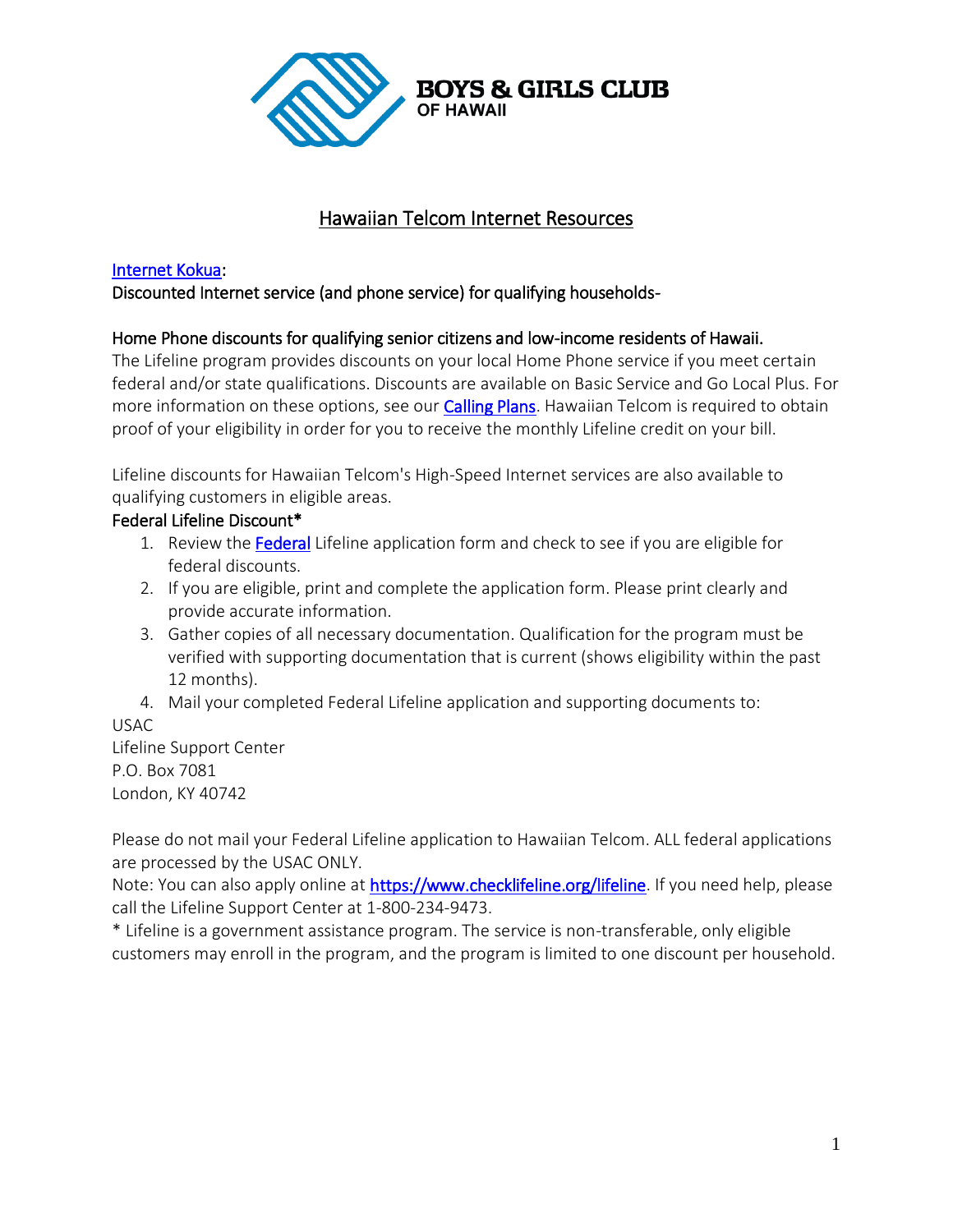

## State Lifeline Discount\*

- 1. Review the **[State](http://www.hawaiiantel.com/Portals/0/pdfs/State%20-%20Initial%20Lifeline%20Application%20-%2001-10-19.pdf)** Lifeline application form and check to see if you are eligible for state discounts.
- 2. If you are eligible, print and complete the application form. Please print clearly and provide accurate information.
- 3. Gather copies of all necessary documentation. Qualification for the program must be verified with supporting documentation that is current (shows eligibility within the past 12 months).
- 4. Mail your completed State Lifeline application and supporting documents to: Hawaiian Telcom

ATTN: SRC – Lifeline Team

1177 Bishop Street, Suite 3

Honolulu, HI 96813

Note: If you need help, please call Hawaiian Telcom - Consumer Sales & Support Center at 643- 3456

\*Lifeline is a government assistance program. The service is non-transferable, only eligible customers may enroll in the program, and the program is limited to one discount per household

Discounted Internet service for qualifying low-income residents of Hawaii.

The Internet Kokua program provides discounts on Internet service for those who meet certain qualifications. If your service address is copper-served, you may be eligible to receive High-Speed Internet Basic (up to 7 Mbps download) for \$9.95/month, which includes the Wireless Gateway Service Fee.

If your service address is fiber-served, you may be eligible to receive High-Speed Internet Extreme (up to 20 Mbps download) for \$12.95/month, which includes the Wireless Gateway Service Fee.

We require proof of eligibility in order for you to receive the monthly discount on your bill. In addition, if you are currently or have been a Hawaiian Telcom customer within the last year, your service cannot have been suspended for non-payment.

## To apply for the Internet Kokua Program, follow these steps:

- 1. Review the Hawaiian Telcom [Internet Kokua Program application form](http://www.hawaiiantel.com/Portals/0/pdfs/Internet-Kokua-Program-Enrollment-Form-20200217.pdf) and check to see if you are eligible to receive benefits.
- 2. Complete the Internet Kokua Program application form. Please print clearly and provide accurate information.
- 3. Gather copies of all necessary documentation. Qualification for the program must be verified with supporting documentation.
- 4. Mail the completed form and supporting documents to:

Hawaiian Telcom ATTN: SRC – Lifeline Team 1177 Bishop Street, Suite 3 Honolulu, HI 96813